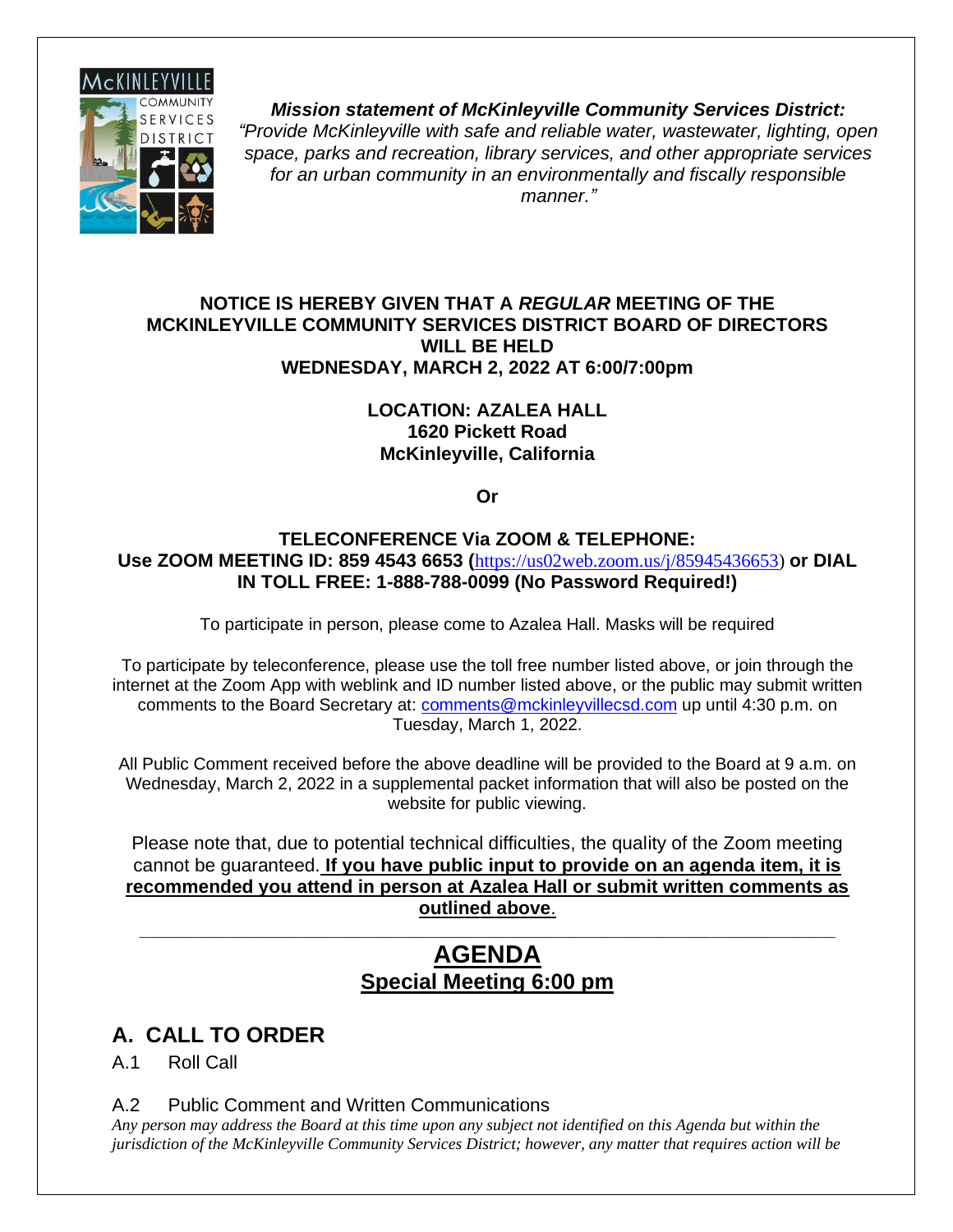*referred to staff for a report of action at a subsequent Committee or Board meeting. As to matters on the Agenda, an opportunity will be given to address the Board when the matter is considered. Comments are limited to 3 minutes. Letters should be used for complex issues.*

A.3 Appoint Real Property Negotiators (Government Code § 54956.8) **Property:** 1656 Sutter Road, McKinleyville, CA **Agency Negotiators:** Pat Kaspari (MCSD General Manager); Russel Gans (MCSD District Counsel) **Negotiating Parties:** Thomas McMurray (PWM,Inc) **Under Negotiation:** Lease Extension, price/terms of payment

### A.4 Closed Session Discussion

*At any time during the regular session, the Board may adjourn to closed session to consider existing or anticipated litigation, liability claims, real property negotiations, license and permit determinations, threats to security, public employee appointments, personnel matters, evaluations and discipline, labor negotiations, or to discuss with legal counsel matters within the attorney-client privilege.*

a. CONFERENCE WITH REAL PROPERTY NEGOTIATORS (Government Code § 54956.8)

**Property:** 1656 Sutter Road, McKinleyville, CA **Agency Negotiators:** Pat Kaspari (MCSD General Manager); Russel Gans (MCSD District Counsel) **Negotiating Parties**: Thomas McMurray (PWM,Inc) **Under Negotiation:** Lease Extension, price/terms of payment

b. CONFERENCE WITH DISTRICT LABOR NEGOTIATORS (Government Code § 54954.5 and 54957)

**Agency designated representative:** Board Members Dennis Mayo and David Couch

**Unrepresented employee to whom negotiations pertain**: All MCSD

## **AGENDA Regular Meeting 7:00 p.m.**

## **A. CALL TO ORDER**

- A.1 Report Out of Closed Session
- A.2 Roll Call
- A.3 Pledge of Allegiance

### A.4 Additions to the Agenda

*Items may be added to the Agenda in accordance with Section 54954.2(b)(2) of the Government Code (Brown Act), upon a determination by two-thirds vote of the members of the legislative body present at the time of the meeting, or, if less than two-thirds of the members are present, a unanimous vote of those members present, that there is a need to take immediate action and that the need for action came to the attention of the McKinleyville Community Services District after the Agenda was posted.*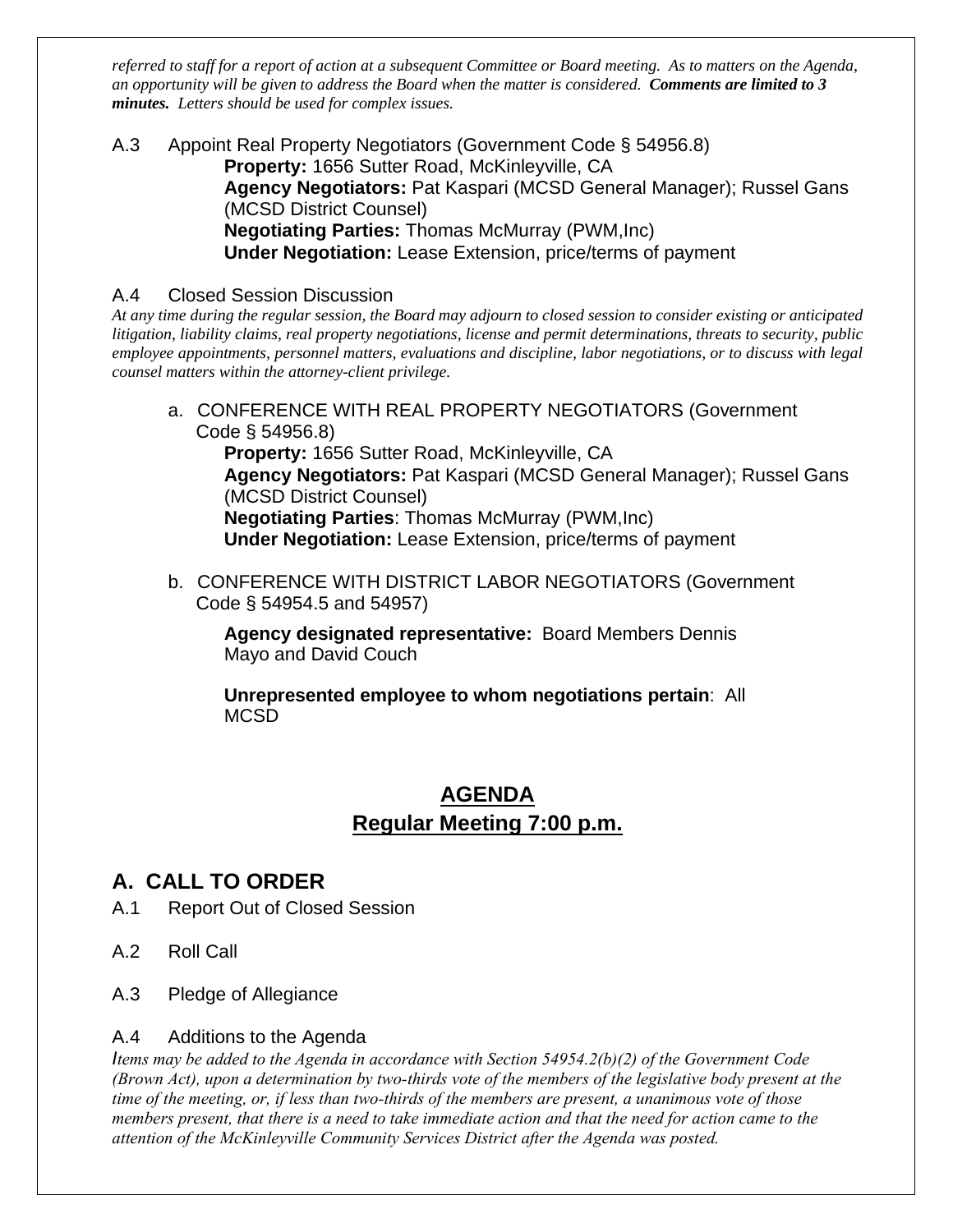## **B. PUBLIC HEARINGS**

*These are items of a Quasi-Judicial or Legislative nature. Public comments relevant to these proceedings are invited*.

## **NO PUBLIC HEARING SCHEDULED**

## **C. PUBLIC COMMENT AND WRITTEN COMMUNICATIONS**

*Any person may address the Board at this time upon any subject not identified on this Agenda but within the jurisdiction of the McKinleyville Community Services District; however, any matter that requires action will be referred to staff for a report of action at a subsequent Committee or Board meeting. As to matters on the Agenda, an opportunity will be given to address the Board when the matter is considered. Comments are limited to 3 minutes. Letters should be used for complex issues.*

# **D. CONSENT CALENDAR**

*Consent Calendar items are expected to be routine and non-controversial, to be acted upon by the Board of Directors at one time without discussion. If any Board member, staff member, or interested person requests that an item be removed from the Consent Calendar, it shall be removed so that it may be acted upon separately.*

- D.1 Consider Approval of the Minutes of the Board of Directors Regular Meeting on February 2, 2022 Attachment 1 – Draft Minutes from February 2, 2022
- D.2 Consider Approval of January 2022 Treasurer's Report
- D.3 2021 Wastewater Management Facility Annual Report to the North Coast Regional Water Quality Control Board (NCRWQCM) Attachment 1 – Summary of 2021 Wastewater Management Facility Annual Report
- D.4 Reaffirm Resolution 2021-27 Making Findings Pursuant to Government Code Section 5493, as Amended by Assembly Bill 361, and Authorizing the Continued Use of Virtual Meetings Attachment 1 – Approved Resolution 2021-27
- D.5 Consider Attendance at the 2022 Special Districts Legislative Days in Sacramento May 17 and 18, 2022 Attachment 1 – Special District Legislative Days Website Information

## **E. CONTINUED AND NEW BUSINESS**

E.1 Presentation of Humboldt County's Multifamily Rezone Project (Information) Attachment 1 – County Presentation Slides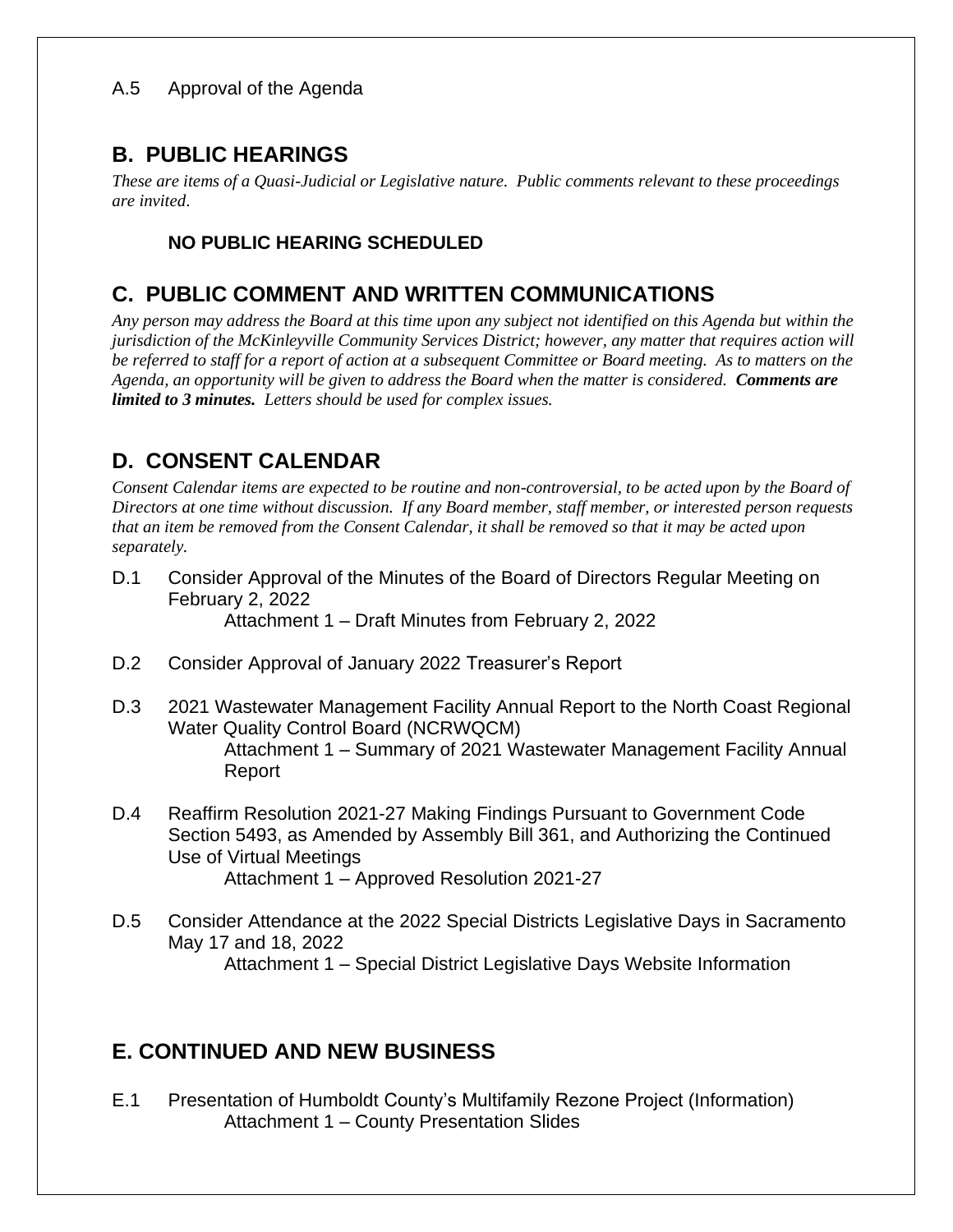- E.2 Consider Preparing an MOU with Humboldt Bay Municipal Water District to Wheel HBMWD Water through MCSD System to the Trinidad Rancheria (Action) Attachment 1 – Mainline Extension Agreement between HBMWD and Trinidad Rancheria Attachment 2 – February 3, 2021 Disclosure of Conflict of Interest letter from Mitchell Law Firm
- E.3 Consideration of Water Leak Adjustment Appeal from Daryl Runyan Attachment 1 – MCSD Water Leak Adjustment Policy Attachment 2 – Detailed Payment History Attachment 3 – Water Leak Adjustment Calculations Attachment 4 – Original Appeal
- E.4 Review Information for the Draft Capital Improvement Plan for the Operational Funds: Water, Wastewater, and Streetlights, FY 2022-23 Attachment 1 – Draft Capital Improvement Plan Budget for the Water, Wastewater, and Streetlights Funds Attachment 2 – Draft Capital Improvement Plan Narrative for the Water, Wastewater, and Streetlights Funds
- E.5 Consider Call for Nominations for District Board Members to Serve on Humboldt Local Agency Formation Commission (LAFCo) Attachment 1 – Humboldt LAFCo Call for Nominations Letter
- E.6 Consider First Reading of Ordinance 2022-01 Amending Regulation 68: Latent Powers of Article VI: General Provisions of the MCSD Rules and Regulations to Include Law Enforcement Collaboration (Action) Attachment 1: Ordinance 2022-01

# **F. REPORTS**

*No specific action is required on these items, but the Board may discuss any particular item as required.*

- F.1 ACTIVE COMMITTEE REPORTS
	- a. Parks and Recreation Committee (Binder/Clark-Peterson)
	- b. Area Fund (John Kulstad/Clark-Peterson)
	- c. Redwood Region Economic Development Commission (Clark-Peterson/Binder)
	- d. McKinleyville Senior Center Board Liaison (Clark-Peterson/Binder)
	- e. Audit (Orsini/Couch)
	- f. Employee Negotiations (Couch/Mayo)
	- g. McKinleyville Municipal Advisory Committee (Orsini/Binder)
	- h. Humboldt Local Agency Formation Commission (Couch)
	- i. Environmental Matters Committee (Couch/Clark-Peterson)
	- j. AdHoc Committee Community Forest (Mayo/Orsini)
	- k. AdHoc Committee Latent Powers (Couch/Orsini)

## F.2 LEGISLATIVE AND REGULATORY REPORTS